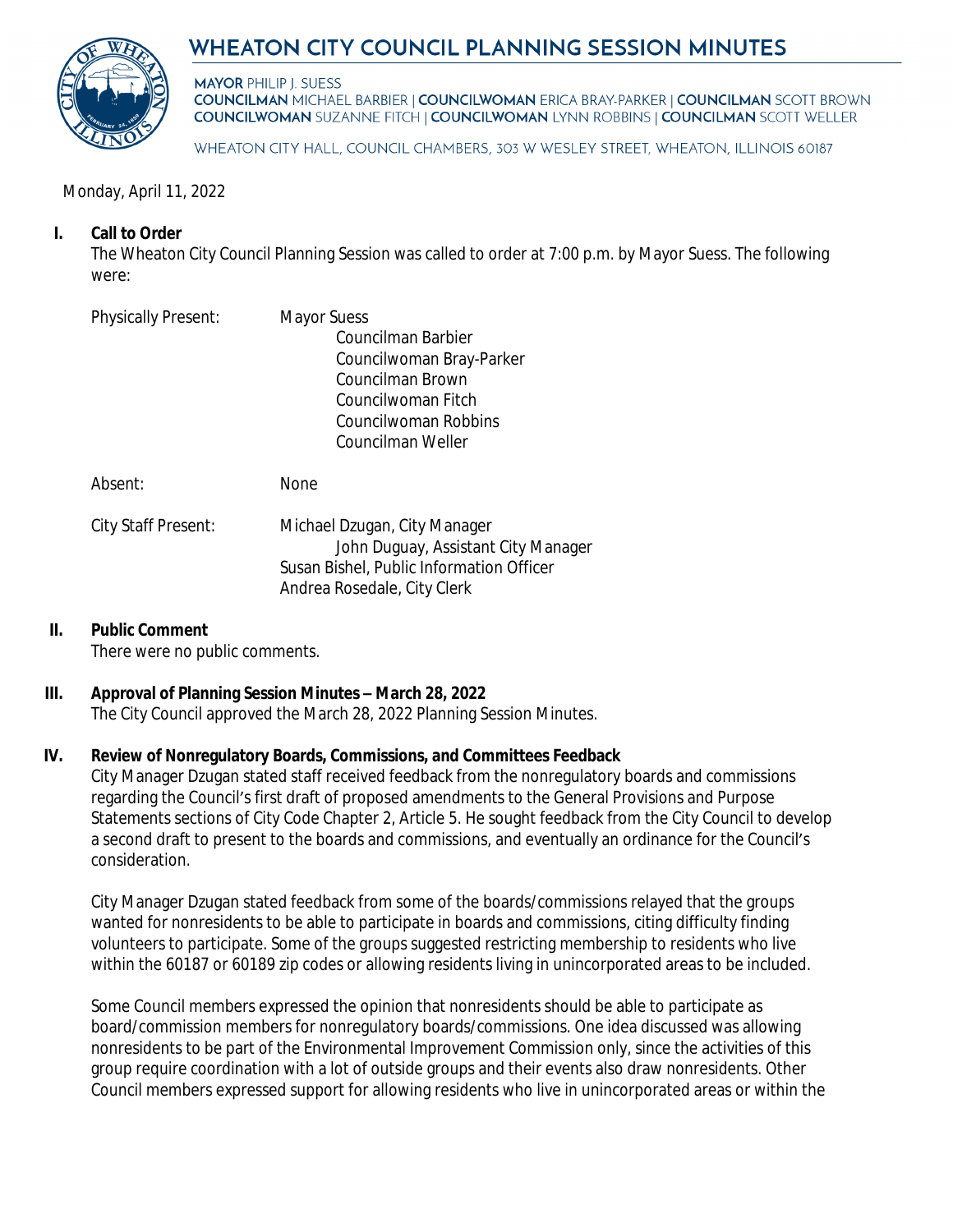60187/60189 zip codes to be board/commission members. Some Council members expressed support for only allowing residents to be board/commission members due to the nature of the groups' work in suggesting policy to the City Council. Following a discussion of these options, the majority of the Council expressed support for requiring board/commission members to be residents of Wheaton.

City Manager Dzugan stated another area where several boards/commissions shared feedback was regarding a 2-year proposed term limit for board/commission chairs. Council members discussed whether term limits were necessary because there are annual elections for board/commission chairs. The majority of the Council supported instituting a term limit for board/commission chairs of 5 years and maintaining an annual election process for the chair.

For Section 2-259, one Council suggestion was to clarify the language to say: "public notices of meetings shall include date, time and location of the meeting and any agenda of the items to be discussed or acted upon during the meeting."

In response to Council questions, City Manager Dzugan stated there will be a template for commissions to report their planned expenses for the year as part of the budget approval process.

To answer a question about differences between sections 2-259 and 2-260 in the language used for what constitutes a majority, City Manager Dzugan stated staff will refer to Robert's Rules for clarity on this.

One Council suggestion was to add in section 2-262 "by the City Council" in referring to who would have the authority to remove or replace members of a board/commission.

The Council discussed section 2-264 and expressed support for text changes that would encompass organizations and businesses as well as political party platforms and convey that commission/board members should act on behalf of the best interests of the City.

City Manager Dzugan outlined how the annual reporting process will occur, stating that boards/commissions will prepare an annual report of their activities for the prior year to give to the Council by October 15. The boards/commissions will also use a provided template to prepare their proposed budget for the upcoming year with the activities they plan to accomplish to carry out their purpose statements and the associated expenditures and revenues.

For Section 2-351 on the Community Relations Commission, the Council expressed support for expanding the maximum membership number to 13.

For Section 2-352, the Council expressed the desire to use the original language proposed for the Purposes statement. For the numbered purpose statements, the Council spoke in favor of making some updates to the Council's proposed changes, including removing "study and recommend" from number 1, and removing "such as 'Good Citizens Award'" in number 4, as this is an action item, not a purpose statement.

For Section 2-396, the Council discussed that the language proposed by the Environmental Improvement Commission was similar to what was originally proposed, and the majority of the suggested updates would be incorporated.

The Council discussed the comments proposed by the Housing Commission for Division 11, which the Council proposed to be repurposed as the Commission on Aging. City Manager Dzugan stated most of the